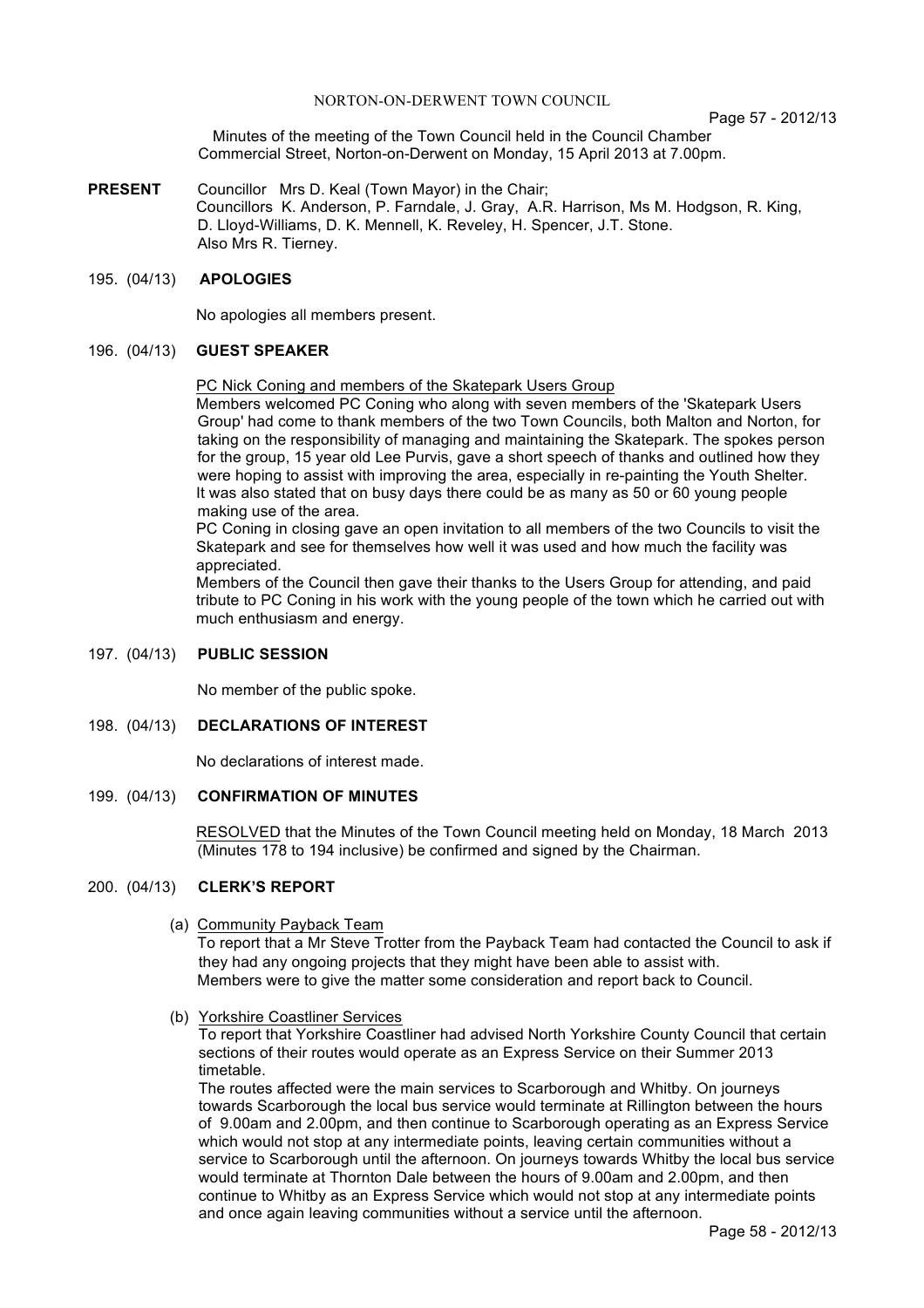### 200. (04/13) **CLERK'S REPORT** (continued)

(b) Yorkshire Coastliner Services (continued)

Concessionary passengers who board the vehicles prior to either Rillington or Thornton Dale would still be able to travel to either Scarborough or Whitby respectively, but would have to pay a fare, possibly £3.00.

Members considered the proposals to be totally unsatisfactory and felt that this situation should be brought to the attention of as many people as possible, and therefore suggested that it could be an agenda item for both the Five Town Councils Meeting and the Ryedale Parish Liaison Meeting. Noted.

- (c) Malton & Norton Area Partnership Members received a copy of a letter outlining the role of the Area Partnership within the community. For information. Noted.
- (d) Ryedale Safer Neighbourhoods Team Members received the monthly crime statistics for Malton and Norton for the month of March. For information. Noted.

# 201. (04/13) **TOWN MAYOR/CHAIRMANS REPORT**

(a) Radio York Flood Awards

The Mayor reported on her attendance at the Radio York Flood Awards Ceremony, at which the Norton Salvation Army and Next Steps had won an award for their voluntary work throughout the period of the floods. Noted.

(b) Ryedale Youth Theatre

The Mayor reported on her attendance at the Ryedale Youth Theatres excellent production of Cats, held at the Milton Rooms in Malton. Noted.

(c) The Bowling Club

The Mayor reported that discussions were still ongoing as to the future of the Bowling Club and that there was to be a special meeting of Ryedale District Council with one topic of Bowling provision in Ryedale. This was to be at Ryedale House on Thursday the 9th of May at 6.30pm. Noted.

(d) Bulb Planting

The Mayor reported that the Malton and Norton Tidy Group had been out planting bulbs at various locations throughout Norton the previous weekend. Noted.

(e) St Nicholas Street Car Park

The Mayor reported that a large compound had been erected in St Nicholas Street Car Park which was to serve the building work taking place at the Buckrose multi occupancy complex on Commercial Street. The compound was likely to be there until September 2013. Noted.

- (f) We Love Malton Events Committee On attending the events committee meeting the Mayor reported that they were already starting to plan for the Christmas Lights event, and wondered if Norton would consider holding the switch on, on the same day but at different times. Enquiries would be made.
- (g) Malton and Norton's Got Talent

The Mayor gave a quick reminder to members that the Malton and Norton's Got Talent event was to be held at the Milton Rooms on Friday 26 April 2013, at 7.00pm. Tickets were available from the Tourist Information Office in Malton Library, and both Norton College and Malton School, the cost being £5.00 per person.

### 202. (04/13) **FINANCIAL MATTERS**

(a) Accounts paid and for payment

The Clerk reported that accounts nos. 219 to 224 inclusive and nos. 001 to 008 inclusive, amounting to £7361.45, had been paid since the last meeting of the Council. RESOLVED that account nos. 009 to 016 inclusive, amounting to £2622.87 be paid. Cheques were drawn and signed accordingly.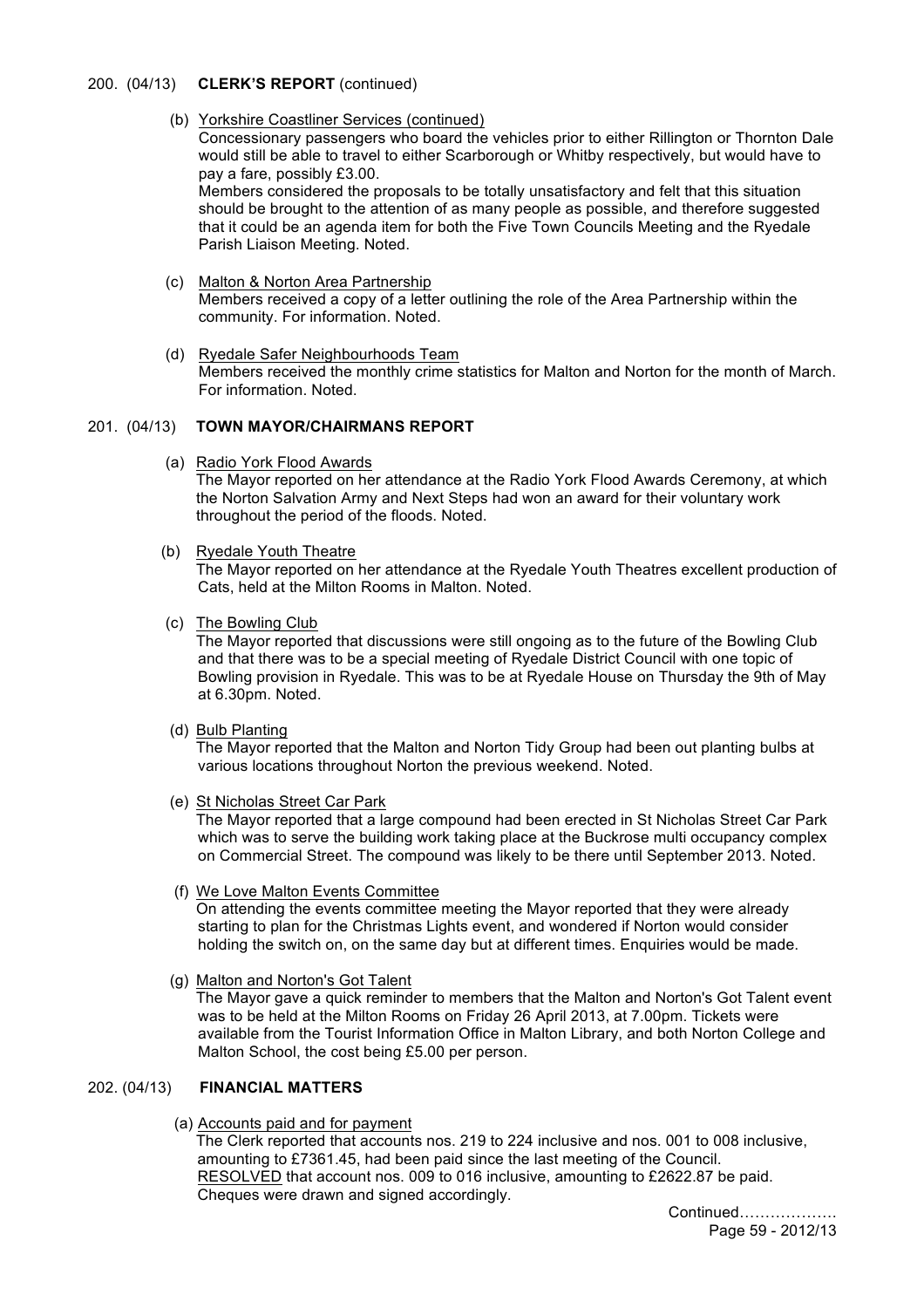### 202. (04/13) **FINANCIAL MATTERS** (continued)

- (b) Financial report The Clerk's financial report for the period 01.03.13 to 31.03.13 was received.
- (c) Budgetary monitoring The Clerk's report for the period ending 31 March 2013 was received.
- (d) End of Year Report The Receipts and Payments Account for the year ending 31 March 2013 was received. (subject to Audit)

# 203. (04/13) **PLANNING MATTERS**

- (a) Planning applications referred to the Town Council by Ryedale District Council, for comment and/or recommendation were dealt with as follows: -
- 13/00202/HOUSE Erection of two storey extension to side to include integral garage 2 George Cartwright Close, Norton. For Mr D. Barker RESOLVED Recommend Approval.
- 13/00361/FUL Replacement of front entrance doors and 2no. side escape doors to enable wheelchair access and installation of 1no. velux smoke ventilation system to front roof pitch Buckrose House 1 Commercial Street, Norton. For Ryedale District Council (Mr R Barnsley) RESOLVED Recommend Approval.
- 13/00395/FUL Change of use and alteration of shop with flat above to form 1 no. one bedroom flat and 1 no. two bedroom flat with amenity areas, to include erection of cycle store to the rear alteration of rear first floor window to form fire escape, enlargement of rear dormer window, installation of roof light to rear and alteration to existing shop front to include installation of 2no. Windows and repositioning of front door. 81 Commercial Street, Norton. For Mr Lee Wright. RESOLVED Recommend Approval.
	- (b) Planning decisions notified by Ryedale District Council:

### Withdrawn Applications

13/00172/FUL Change of use and alteration of shop with flat above to form 1no one bedroom flat and 1no two bedroom flat with amenity areas, to include erection of cycle store to the rear, alteration of rear first floor window to form fire escape window, enlargement of rear dormer window, replacement of front first floor bay window with 2no windows and alteration of existing shop front to include installation of 2no windows and repositioning of front door. 81 Commercial Street, Norton.

13/00189/ADV Display of 1no. Temporary non-illuminated sign to gable end wall to advertise affordable housing scheme. 2 Priorpot Lane, Norton.

### 204. (04/13) **CEMETERY MATTERS**

### Updating the facilities

Members considered the updating of facilities in the cemetery compound It was agreed that there was a need to re-new the toilet and washbasin and generally make that facility fit for purpose.

The Clerk to work out a specification and costings and this item then to be placed on the agenda for a future meeting for a formal decision.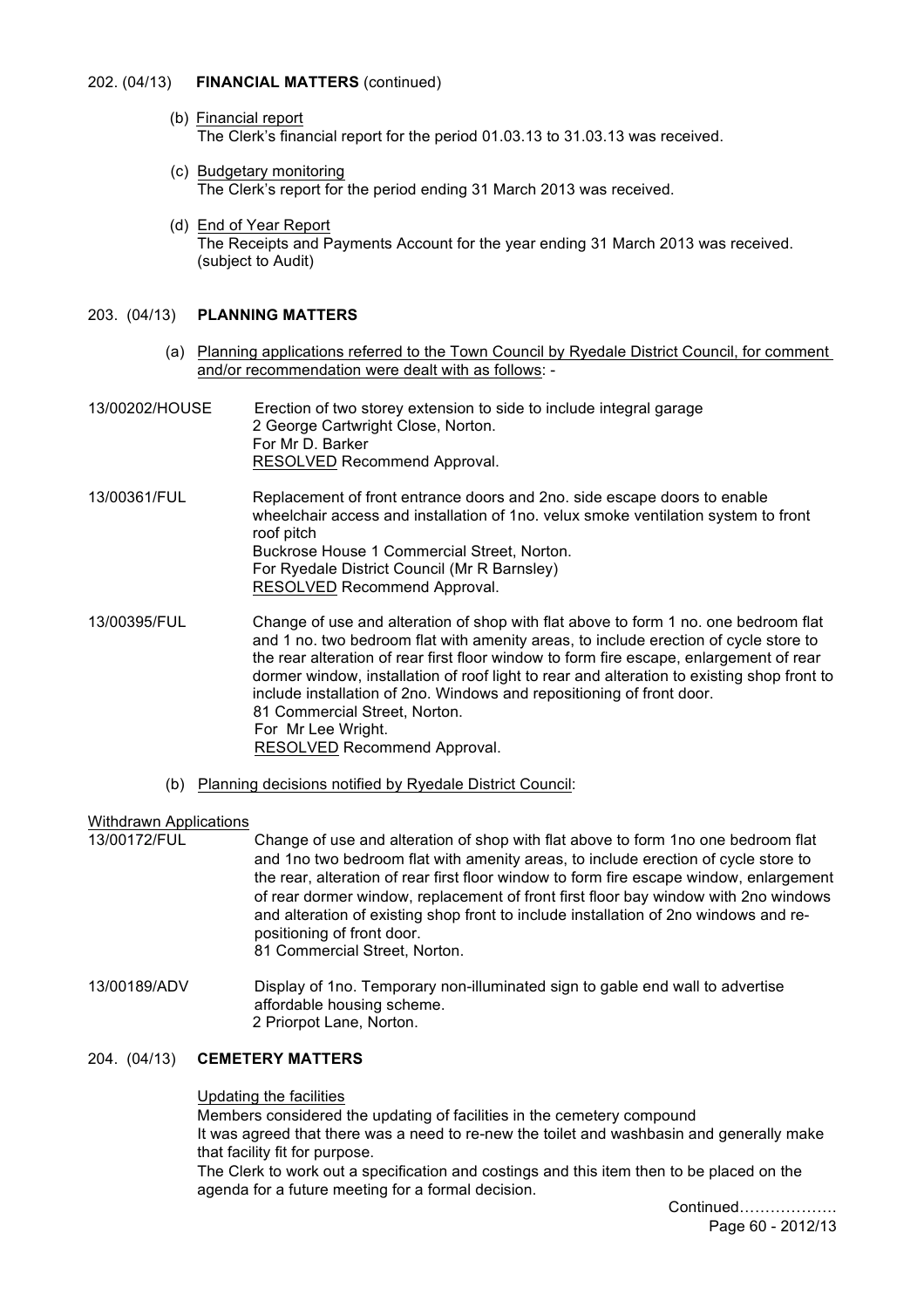## 205. (04/13) **SKATE PARK**

The Clerk gave an update on progress being made, the draft lease between the Fitzwilliam Malton Estate and the Town Council had now been signed by the Mayor, as had the formal agreement for taking responsibility for all the equipment between the Town Council and Ryedale District Council. All that remained was for an endorsed copy of the new lease to be forwarded to Ryedale District Council, and then they would be in a position to release the grant money.

One change from last months statement was that the District Council had now offered to not only continue with the daily litter pick, but also to continue with the weekly inspections at a cost of £3000.00 for the year, instead of a cost of £2340.00 for just the litter picking, it was agreed that this offer was very cost effective and to accept it.

It was still felt that the specialist inspection training for the Town Council staff should go ahead as planned.

The above points noted by members.

## 206. (04/13) **DOG FOULING, PARKING ON VERGES**

Members received a briefing from Councillor Spencer on the issues of dog fouling and the parking of vehicles on grass verges.

With regard to the parking on verges it was agreed that as the only authority with the power to do anything was the Highway Authority that a letter should be sent to Mr Marr the Highway Area Manager, with one request for solving the problem in Commercial Street being that either bollards or planters be placed at the offending location. It was also to state that as the Town Council still had money left over from the improvement scheme, this could be used to implement a solution.

The Mayor agreed to write.

The dog fouling issue was felt to be not just a Norton problem and as such it was suggested that in order to encourage the District Council to launch a more effective campaign, and to empower more of their employees in being able to take action against offenders, this issue should be placed on the agenda for the next Five Towns Meeting who as a group might be able to bring more pressure to bare on the District Council.

The Clerk to arrange for this item to be placed on the Five Towns Agenda.

Both issues noted by members.

# 207. (04/13) **CORRESPONDENCE**

 (a) Malton and Norton Area Partnership - request that the Town Council assist with delivering two promotional signs for the entries to the town. Members considered the request, but as it was impossible to visualise the appearance of the signs, it was decided to wait until the signs for Malton were in place and then consider the issue again.

# 208. (04/13) **REPORTS OF REPRESENTATIVES ON OTHER ORGANISATIONS**

No reports presented.

# 209. (04/13) **MEMBERS' QUESTIONS**

 (a) Councillor Stone asked who was responsible for the roundabouts on the new junction to the A64, as he felt they could be ideal for planting bulbs. In reply it was stated that they were probably the responsibility of the Highways Agency, and not the County Council.